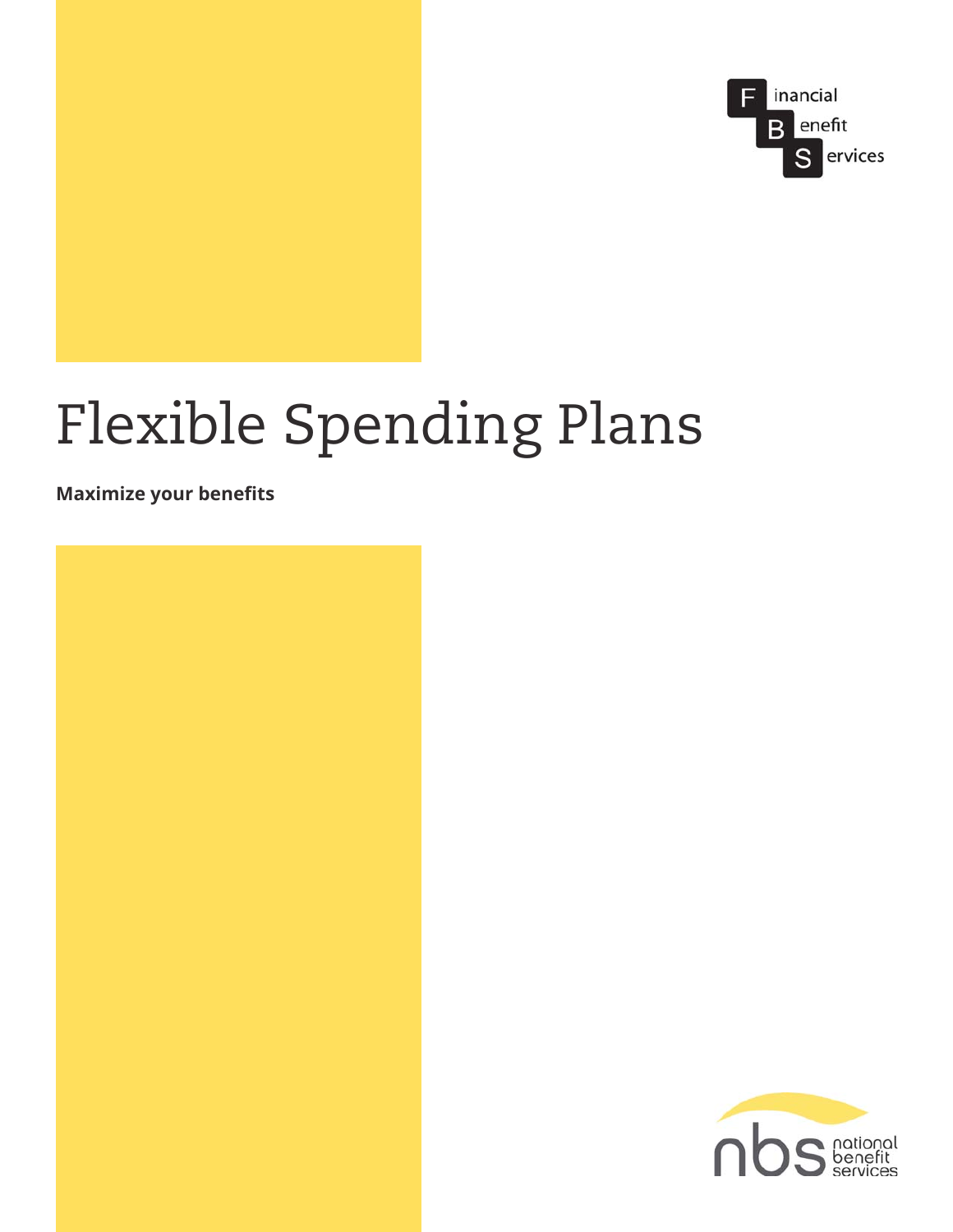Plan Highlights

# Flexible Spending Plans



# **Congratulations!**

Your employer has established a "flexible benefits plan" to help you pay for your out-of-pocket health and daycare expenses. One of the most important features of the plan is that the benefits being offered are paid for with a portion of your pay before federal income or social security taxes are withheld. This means that you will pay less tax and have more money to spend and save. However, if you receive a reimbursement for an expense under the plan, you cannot claim a federal income tax credit or deduction on your return.

# **Available Benefits:**

The health flexible spending account (FSA) enables you to pay for expenses allowed under Section 105 and 213(d) of the Internal Revenue Code which are not covered by our insured medical plan.

The most that you can contribute to your Health FSA each plan year is set by the IRS. This amount can be adjusted for increases in cost-of-living in accordance with Code Section 125(i)(2).

#### **Premium expense plan:**

A premium expense portion of the plan allows you to use pretax dollars to pay for specific premiums under various insurance programs we offer you.



### **+Health flexible spending account:** *bependent care flexible spending account:*

The dependent care flexible spending account (DCFSA) enables you to pay for out-of-pocket, work-related dependent daycare costs. Please see the Summary Plan Description for the definition of an eligible dependent. The law places limits on the amount of money that can be paid to you in a calendar year.

Generally, your reimbursement may not exceed the lesser of: (a) \$5,000 (if you are married filing a joint return or you are head of a household) or \$2,500 (if you are married filing separate returns); (b) your taxable compensation; (c) your spouse's actual or deemed earned income.

Also, in order to have the reimbursements made to you and be excluded from your income, you must provide a statement from the service provider including the name, address and, in most cases, the taxpayer identification number of the service provider as well as the amount of such expense and proof that the expense has been incurred.

#### **Determining contributions**

Before each plan year begins, you will select the benefits you want and how much contributions should go toward each benefit. It is very important that you make these choices carefully based on what you expect to spend on each covered benefit or expense during the plan year.

Generally, you cannot change the elections you have made after the beginning of the plan year. However, there are certain limited situations when you can change your elections if you have a "change in status". Please refer to your Summary Plan Description for a change in status listing.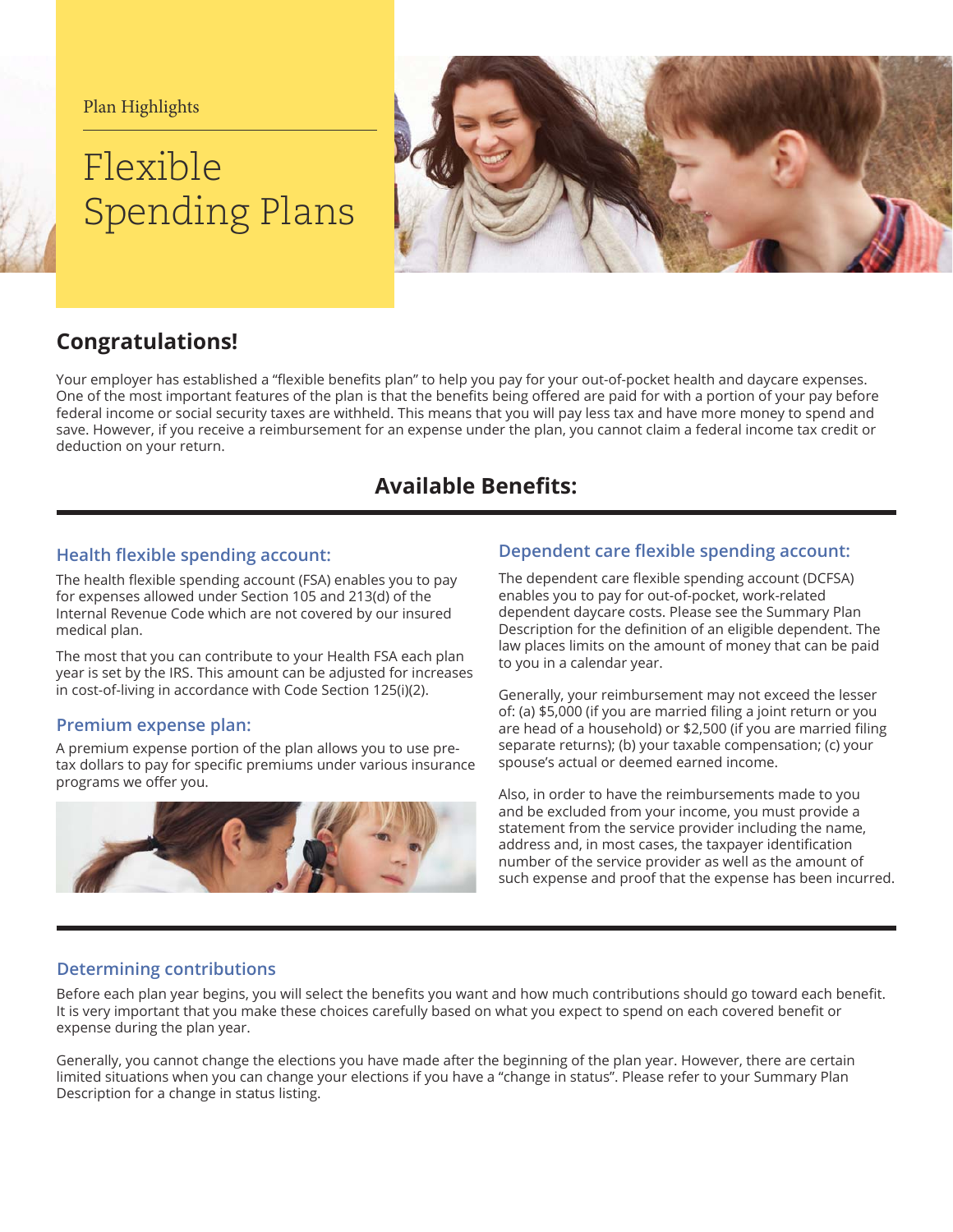#### **How do I receive reimbursements?**

During the course of the plan year, you may submit requests for reimbursement of expenses you have incurred. Expenses are considered "incurred" when the service is performed, not necessarily when it is paid for. You can get submit a claim online at:

#### $my.nbsbenefits.com$

*3OHDVHQRWH Policies other than company sponsored policies (i.e. spouse's or dependents' individual policies) may not be paid through*  the flexible benefits plan. Furthermore, qualified long-term care insurance plans may not be paid through the flexible benefits plan.

#### **NBS Benefits Card**

Your employer may sponsor the use of the NBS Benefits Card, making access to your flex dollars easier than ever. You may use the card to pay merchants or service providers that accept credit cards such as hospitals and pharmacies, so there is no need to pay cash up front then wait for reimbursement.

Orthodontic expenses that are paid fully up-front at the time of initial service are reimbursable in full after the initial service has been performed and payment has been made. Ongoing orthodontia payments are reimbursable only as they are paid.



#### **Account Information**

Participants may call NBS and talk to a representative during our regular buisiness hours, Monday-Friday, 7 a.m. to 7 p.m. Central Time. Participants can also obtain account information using the Automated Voice Response Unit, 24 hours a day, 7 days a week at (385) 988-6423 or toll free at (800) 274-0503. For immediate access to your account information at any time, log on to our website at my.nbsbenefits.com or download the NBS Mobile App.

# What Can I Save with an FSA?

|                                             | <b>FSA</b> | No FSA     |
|---------------------------------------------|------------|------------|
| Annual taxable<br>income                    | \$24,000   | \$24,000   |
| Health FSA                                  | \$1,500    | \$0        |
| Dependent care<br>FSA                       | \$1,500    | \$0        |
| Total pre-tax<br>contributions              | $-$3,000$  | \$0        |
| Taxable income<br>after FSA                 | \$21,000   | \$24,000   |
| Income taxes                                | $- $6,300$ | $-$7,200$  |
| After-tax income                            | \$14,700   | \$16,800   |
| After-tax health<br>and welfare<br>expenses | \$0        | $- $3,000$ |
| Take-home pay                               | \$14,700   | \$13,800   |
| <b>You saved</b>                            | \$900      | \$0        |

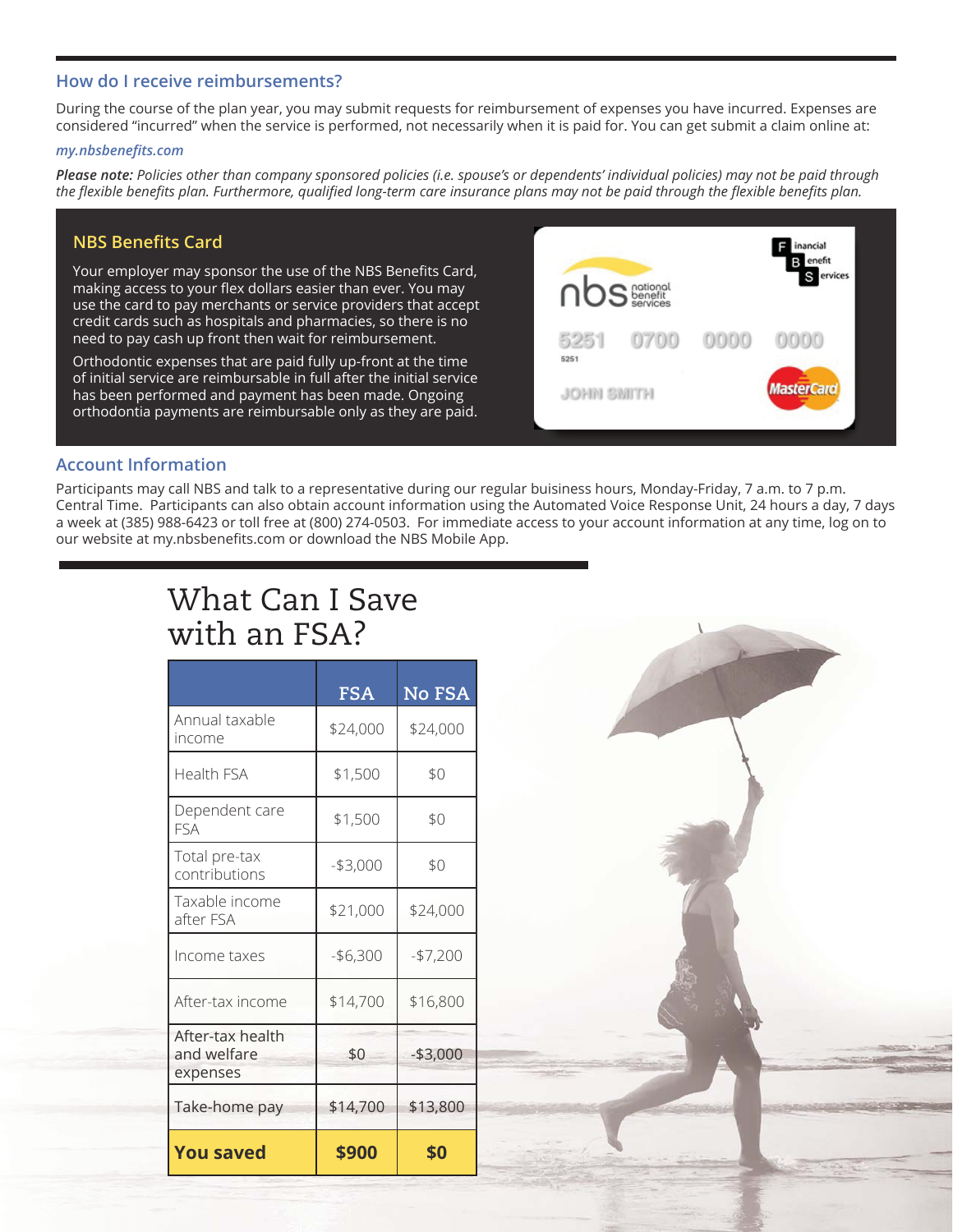#### **Making it Easy**

# **NBS** Mobile App

When you're on the go, save time and hassle with the NBS Mobile App.

Submit claims, check your balances, view transactions, and submit documentation using your device's camera.

### **Easy and convenient**

- Designed to work just as other iOS and Android apps which makes it easy to learn and use.
- Shares user authentication with the NBS portal. Registered useres can download the app and log in immediately to gain access to their benefit accounts, with no need to register their phone or your account.

### It's secure

No sensitive account information is ever stored on your mobile device and secure encryption is used to protect all transmissions.



# **Mobile app features**

The NBS mobile app supports a wide variety of features, empowering you to proactively manage your account.

- **View account balances**
- **View claims**
- View reimbursement history
- Submit claims
- Submit documentation using your device's camera
- Pay providers
- Setup a variety of SMS alerts
- Edit your personal information
- **View contribution details**
- View plan information
- View calendar deadlines
- Contact a service representative
- **View Benefits Card information**